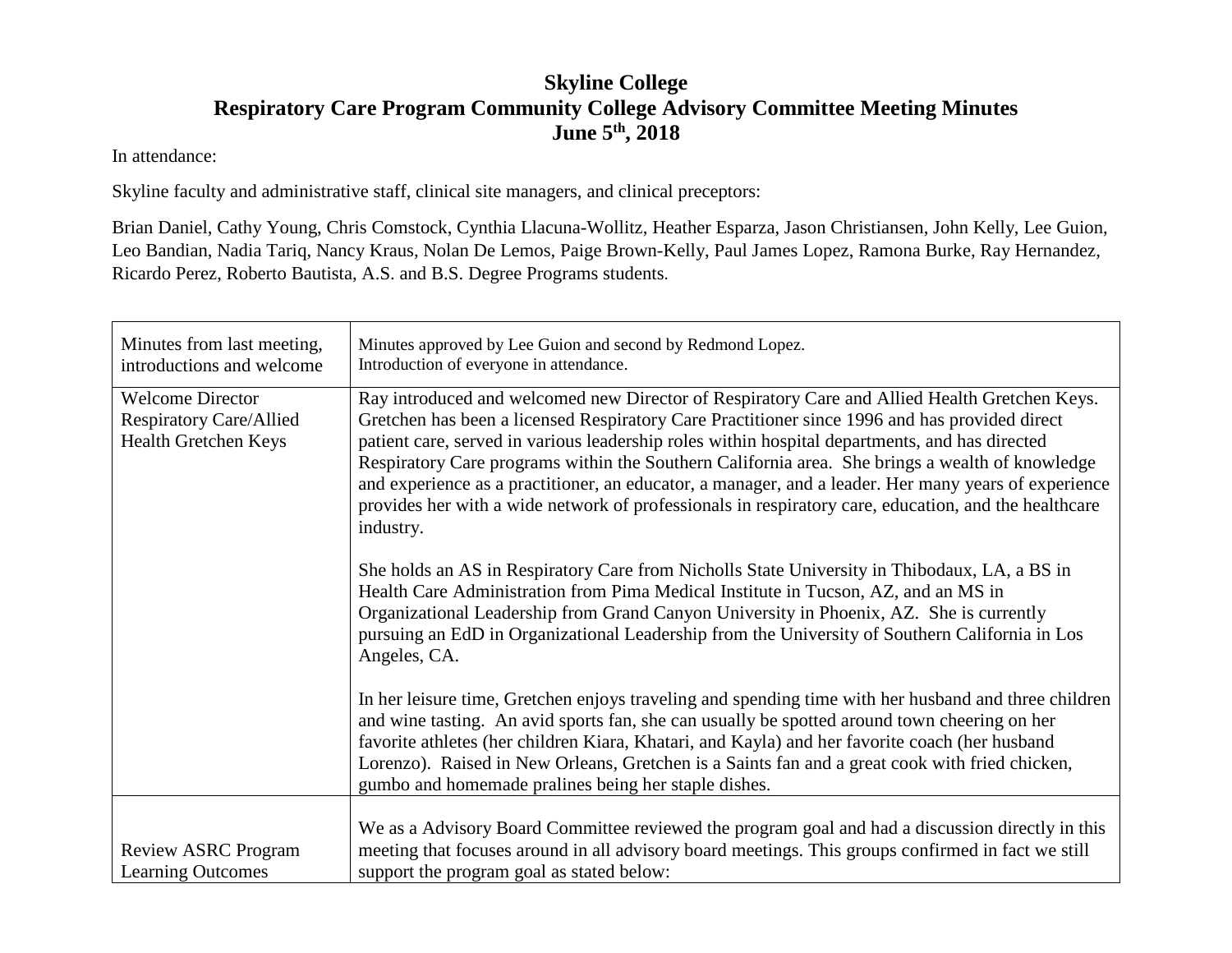|                                                                                        | "To prepare graduates with demonstrated competency in the cognitive (knowledge), psychomotor<br>(skills), and affective (behavior) learning domains of respiratory care practice as performed by<br>registered respiratory therapists (RRTs)."                                                                                                                                                                 |
|----------------------------------------------------------------------------------------|----------------------------------------------------------------------------------------------------------------------------------------------------------------------------------------------------------------------------------------------------------------------------------------------------------------------------------------------------------------------------------------------------------------|
|                                                                                        | Upon completion of the program students will be able to:                                                                                                                                                                                                                                                                                                                                                       |
|                                                                                        | Demonstrate competency in the cognitive, psychomotor, and affective learning domains of<br>respiratory care practice as performed by registered respiratory therapists (RRTs).<br>Obtain the RRT credential.<br>Obtain gainful employment as a Licensed Respiratory Care Practitioner (RCP).                                                                                                                   |
| <b>BSRC Student Progress &amp;</b><br>Graduation of first Skyline<br><b>Class 2018</b> | Skyline College had its first Graduate class of 2018 in the Bachelor's Degree program on May 25 <sup>th</sup> .<br>Ray reported that our Bachelor's Degree program is not currently CoARC accredited but we will be<br>applying once we have the full-time bachelor faculty in place. Heather Esparza as a recently<br>graduate in the program shared her perspective of the program to the committee members. |
|                                                                                        | Ray also shared that our $3rd$ cohort will be offered fully online with regular synchronous web-<br>conference meetings throughout the program.                                                                                                                                                                                                                                                                |
| <b>ASRC CoARC Site Visit</b><br>Review & Preparation                                   | Accreditation of respiratory care program requires a comprehensive review of the program relative<br>to the Standards. The standards are divided into five sections (1) Program Administration and<br>Sponsorship; (2) Institutional and Personnel Resources; (3) Program Goals, Outcomes, and<br>Assessment; (4) Curriculum; and (5) Fair Practices and Recordkeeping.                                        |
|                                                                                        | The highlights for Accreditation Self-study are as follow:                                                                                                                                                                                                                                                                                                                                                     |
|                                                                                        | Strengths:<br>Strong curriculum<br>Strong clinical course work<br>Strong clinical site engagement<br>Industry support<br>Institutional support<br>Outstanding instructional faculty<br>Medical Director engagement<br>Evidence:                                                                                                                                                                                |
|                                                                                        | Students success rate<br>$\bullet$<br>Graduate satisfaction thresholds                                                                                                                                                                                                                                                                                                                                         |